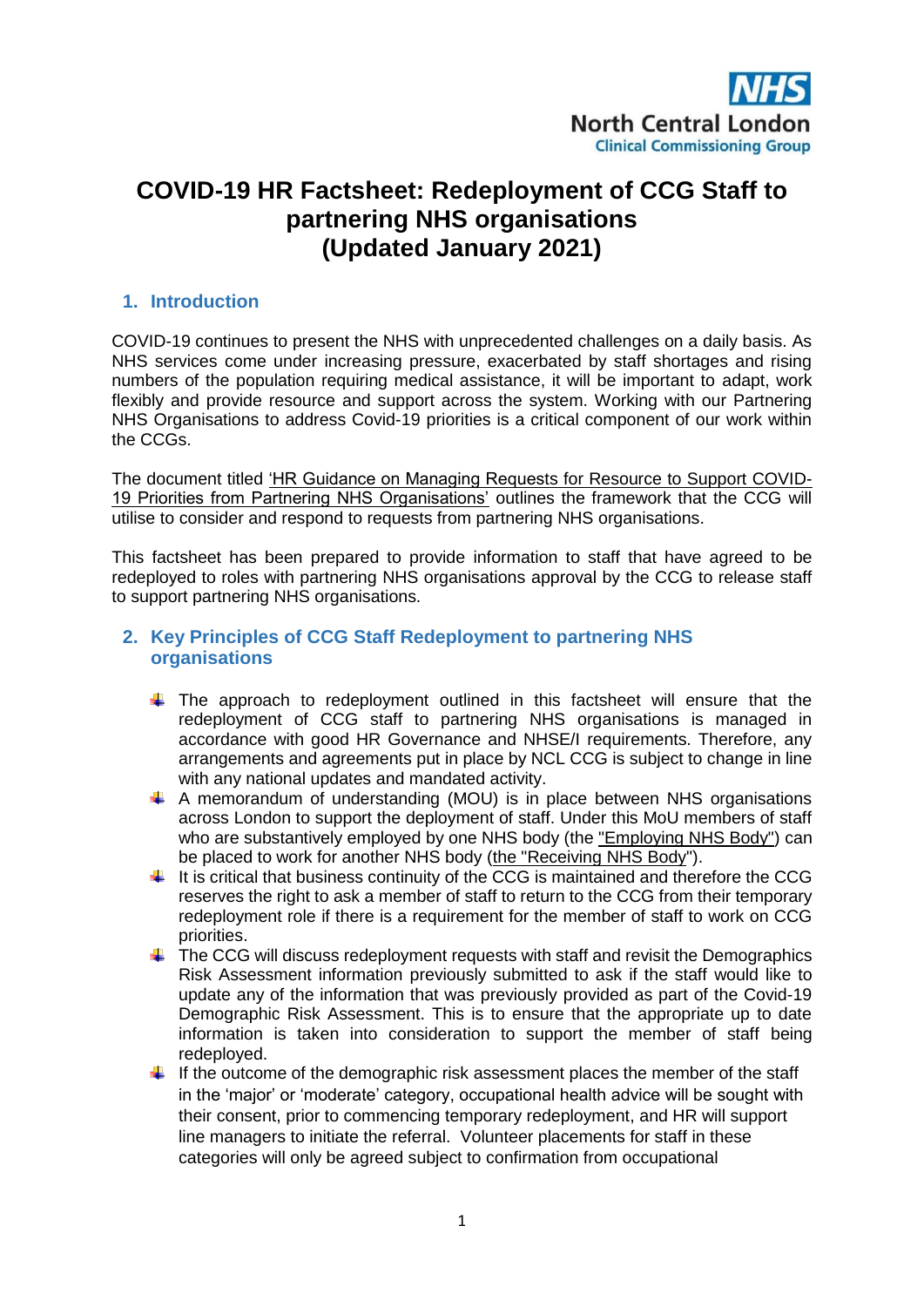health/confirmation that any reasonable adjustments can be accommodated in the volunteer placement role.

- $\ddot{\phantom{1}}$  Once all internal checks have been completed including the outcome of Occupational Health referral where required, the CCG will put in place redeployment arrangements following agreement by the member of staff to be redeployed.
- $\ddot{\phantom{1}}$  During the period of temporary redeployment, the CCG member of staff will remain an employee of NCL CCG.

# **3. Health and Wellbeing of Staff**

Preserving and protecting the health, safety and wellbeing of staff and keeping us all well is critical for the NHS as we respond to the COVID-19 outbreak. It is important that we take time to look out for ourselves and for our colleagues. Taking regular breaks, eating healthy food and taking exercise are important. Unwinding when at home, getting plenty of sleep and ensuring time for leave will help keep staff healthy and safe when at work.

NCL CCG has a duty of care to staff and so if a redeployment opportunity is identified, we will work with staff to enable them to contribute in the best way they can. We recognise that staff may have underlying health conditions that need to be taken into account when discussing possible redeployment arrangements. With this in mind, NCL will ask all staff to work in one of the following ways:

- 1. Temporary redeployment subject to a re-review of Demographics Risk Assessment and occupational health advice, where required.
- 2. Work in an unrestricted (clinical) role –This can include working with known and suspected COVID-19 patients in line with national guidance and precautions
- 3. Work in a clinical role –working in a clinical role but not with known and suspected COVID-19 patients in line with national guidance and precautions
- 4. Work in a non-clinical role, including commuting and working on site where social distancing at work is required – in line with national guidance and precautions. No direct patient contact.
- 5. Working only at home or equivalent.

# **4. Pre-employment/HR Checks**

Following agreement that a CCG member of staff will be temporarily redeployed, the CCG will provide the member of staffs' contact information to the receiving NHS organisation. The receiving partnering NHS organisation will be responsible for undertaking all necessary onboarding checks. For example, if a member of staff is to be redeployed from NCL CCG to Royal Free Hospital, and where on boarding checks are required, for example DBS, occupational health checks etc, it will be the responsibility of the Royal Free Hospital (as the receiving organisation) to determine and undertake the necessary on boarding checks.

# **5. Temporary Placement Agreement**

It has been agreed that a Temporary Placement Agreement will be put in place for staff that are redeployed from one NHS organisation to another to help the partnering NHS organisation support the delivery of COVID-19 activities

The arrangements outlined in the placement agreement are governed by a Memorandum of Understanding (MoU) between participating partnering NHS organisations.

The Temporary Placement Agreement covers the following key terms that will apply for the duration of the temporary redeployment: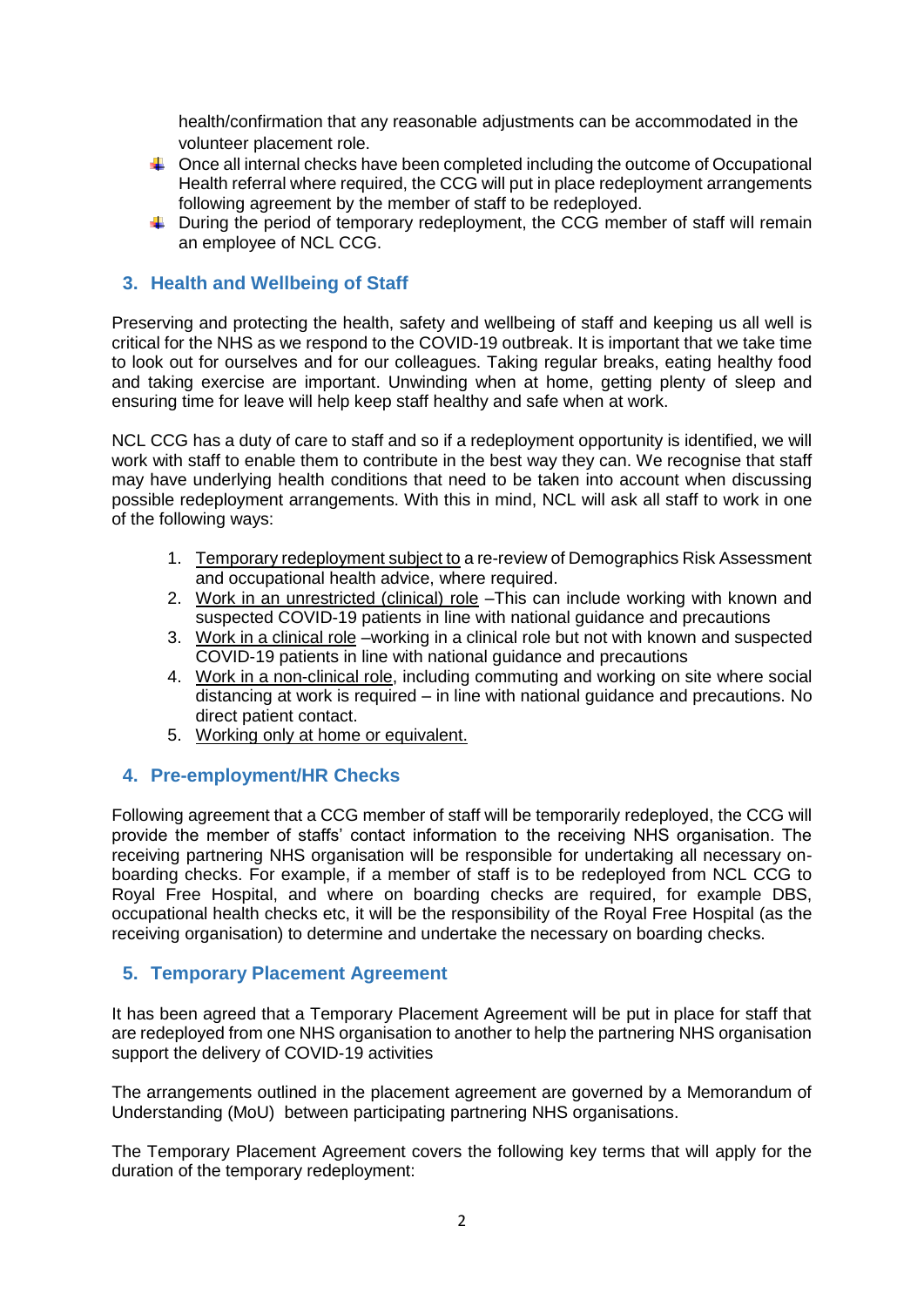- Purpose of Placement
- **Indemnity Arrangements**
- Professionalism and Conduct
- **Confidentiality**
- Employment and Professional Registration Checks
- Health and Safety
- **•** Details of the Placement and Receiving NHS organisation supervisor/manager
- Mental, health and wellbeing support, including access to occupational health
- **Site facilities of the receiving organisation**
- Any other key information with regard to the placement

#### **6. Management Arrangements during Redeployment Period**

CCG staff that are redeployed to a partnering organisation will be required to report to the designated supervisor/manager of the partnering NHS organisation on a day-day basis. Details of the placement supervisor/manager will be detailed in the placement agreement. The member of staff and the CCG line manager should continue to remain in touch for the duration of the redeployment and agreement should be made on the regularity and method of keeping in touch.

## **7. Training and Induction Arrangements**

The receiving NHS organisation will put in place induction and provide the necessary training for staff to carry out their roles. Training will be provided to support staff to prepare for the new and different working environment. We will ensure that staff feel confident and competent to undertake the role that they will be asked to do. Full training will be provided and additional support given where needed and requested.

# **8. Remuneration during Redeployment Period**

CCG staff will continue to receive their salary from the CCG in line with their substantive role with the CCG or the salary for the role they have been temporarily redeployed to, whichever is higher. Staff will also continue to receive all benefits and staff support from NCL CCG for the duration of the placement

Any overtime payments for hours worked that are beyond the contracted hours with the CCG will be paid in accordance with the NHS terms and conditions and pan London arrangements. Arrangements will be put in place for the receiving NHS organisation to inform NCL CCG of any hours that are worked above contracted hours so that staff can be paid for these hours.

# **9. Testing for staff that are redeployed**

The testing of COVID-19 for NHS staff is being rolled out through the UK regionally. As part of the NHS, Trusts/receiving organisations, including the Nightingale Hospital will ensure it complies with the National policy and it is anticipated that staff will be tested in accordance with NHS quidelines.

#### **10.Hotel Accommodation**

Free hotel accommodation may be provided for staff for the duration of the deployment to a role that requires working on an NHS site. Requirements for hotel/staff accommodation should be discussed with the CCG line manager at the time the redeployment opportunity is discussed and agreed so that the partnering NHS organisation can be informed to put in place arrangements to provide accommodation, if this option is available.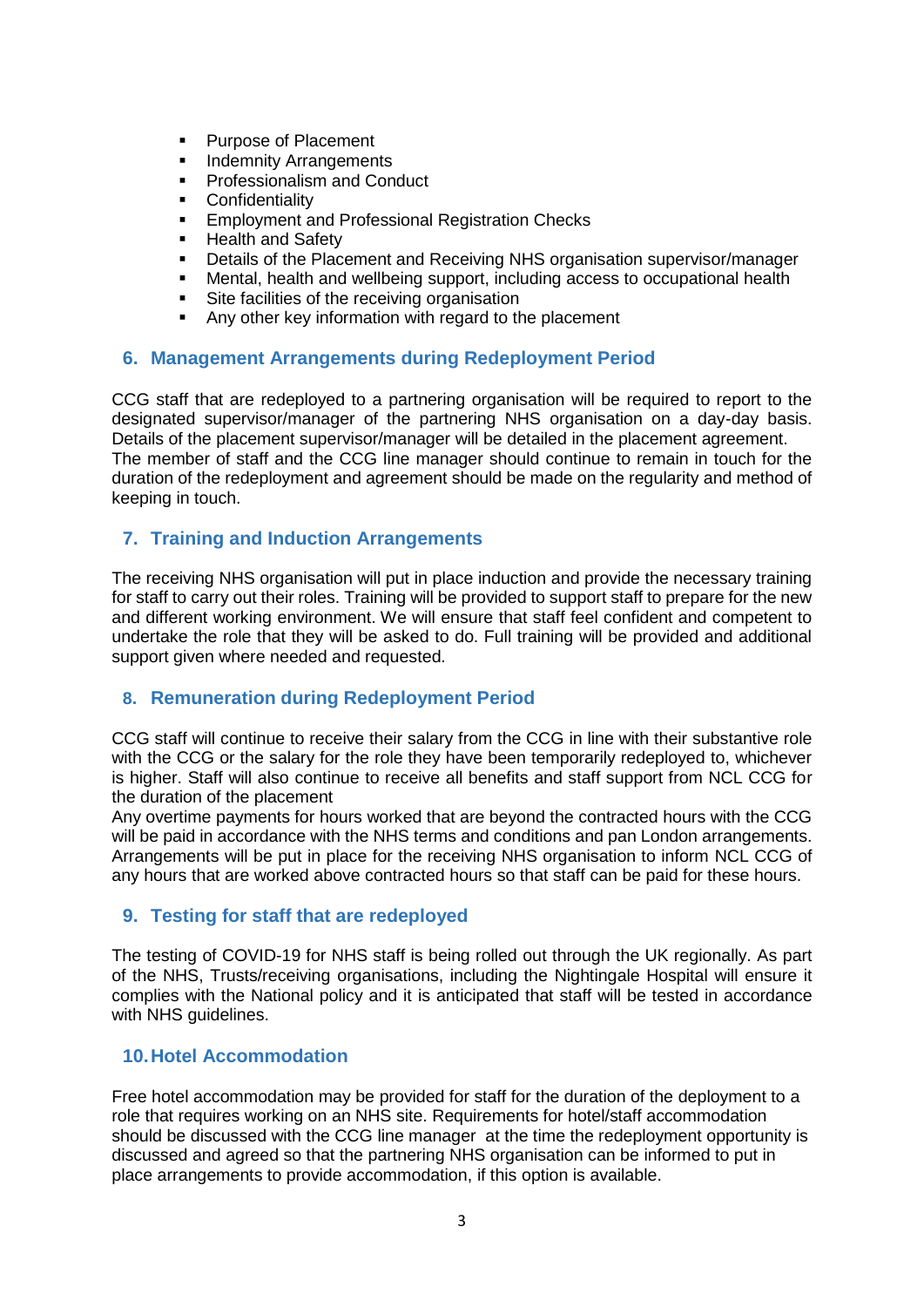## **11.Travel Expenses**

Any excess travel expenses as a result of being temporarily redeployed to a different work base should be claimed via the Workforce System in accordance with the CCG's Expenses Policy.

### **12.Mandatory requirement to record working arrangements and absence on the Workforce System**

During any period of temporary redeployment, staff should follow the absence reporting requirements in line with the requirements of the organisation they have been redeployed to.

Staff should also continue to accurately record their working arrangements and all COVID related absence on the [NCL CCG Workforce System.](https://intranet.northcentrallondonccg.nhs.uk/ncl-news/log-in-to-workforce/107576) The reporting categories on the workforce system are:

- 1. Absent due to COVID-19- displaying symptoms or ill
- 2. Carers responsibility for family member due to COVID-19
- 3. Carers responsibility for children and working from home
- 4. Self-Isolation due to displaying COVID-19 symptoms
- 5. Self- Isolation due to coming in contact or living with someone with COVID-19 or someone displaying symptoms of COVID-19
- 6. Working from home due to government guidance or restrictions

The workforce system enables staff to choose the start and end of the reported absence/working arrangement and **must be up to date at all times.**

Annual leave requests should be discussed and agreed with the manager of the receiving NHS organisation. On agreement, staff should record their annual leave on the Workforce System.

It is extremely important during this period that we have access to up to date and accurate information on our staff. This will support both CCG workforce planning and the reporting requirements from NHS England and Improvement at a local, regional and national level.

If any staff have any issues logging onto the workforce system or recording their working arrangements/absence, please do contact the HR team - [islccg.nclworkforce@nhs.net](mailto:islccg.nclworkforce@nhs.net)

All staff are encouraged to keep in touch with their line manager and update them should their personal circumstances change based on the above categories. To alleviate the pressure on GP surgeries, staff will not be required to provide a sick form. Normal reporting procedure and self-certification will apply for the period of the pandemic for all sickness absences.

#### **13.Support for Staff**

The following support that is in place for staff will continue to be accessible by staff that are redeployed to a partnering NHS organisation:

CCG Line manager